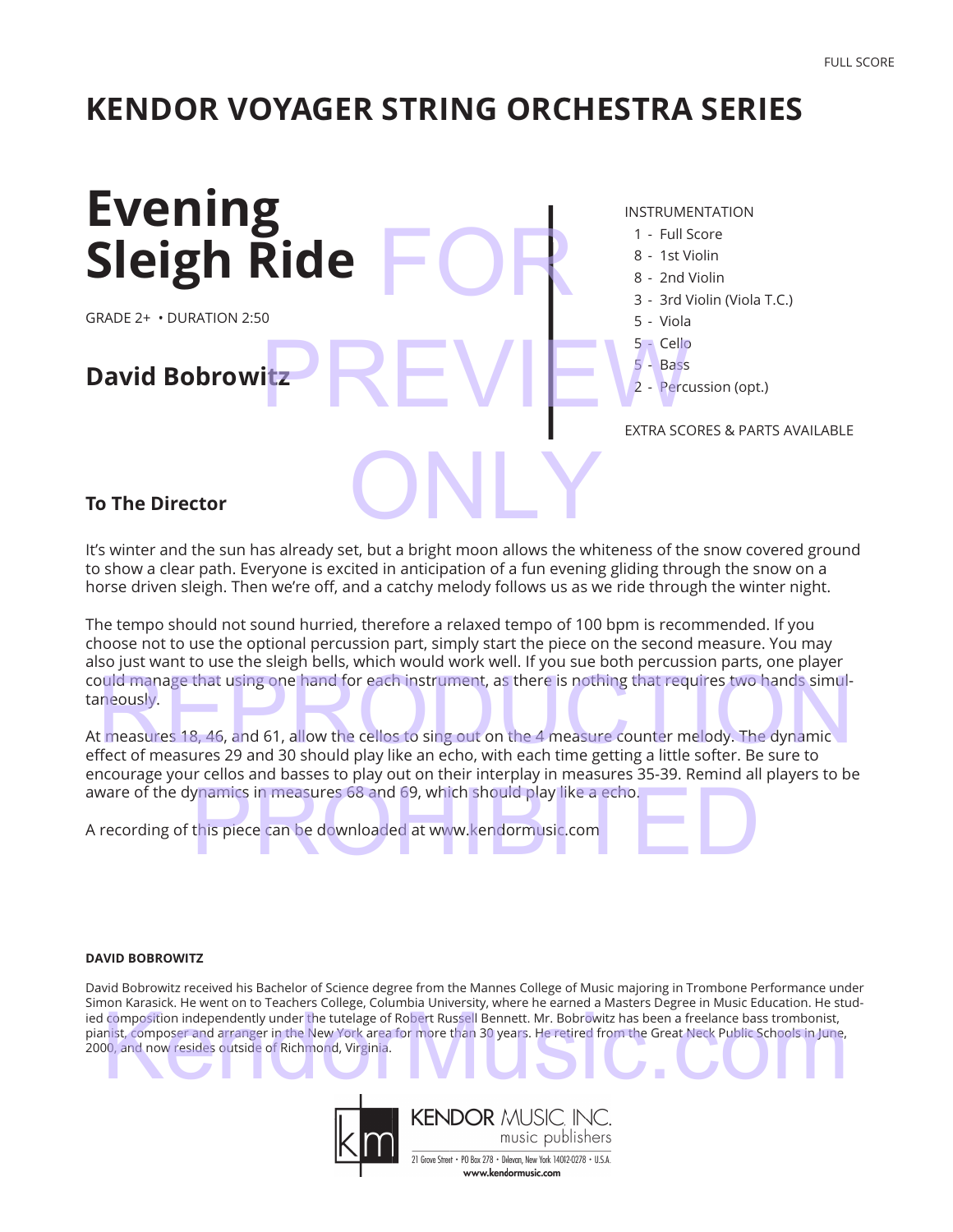Grade 2+ duration 2:50

## KENDOR PRESENTS

**Evening Sleigh Ride**

**David Bobrowitz**





COPYRIGHT © 2020 BY COJARCO MUSIC, INC. (BMI) - USED BY PERMISSION ALL RIGHTS RESERVED - INTERNATIONAL COPYRIGHT SECURED - MADE IN U.S.A. SOLE SELLING AGENT: KENDOR MUSIC, INC., DELEVAN NY 14042 U.S.A.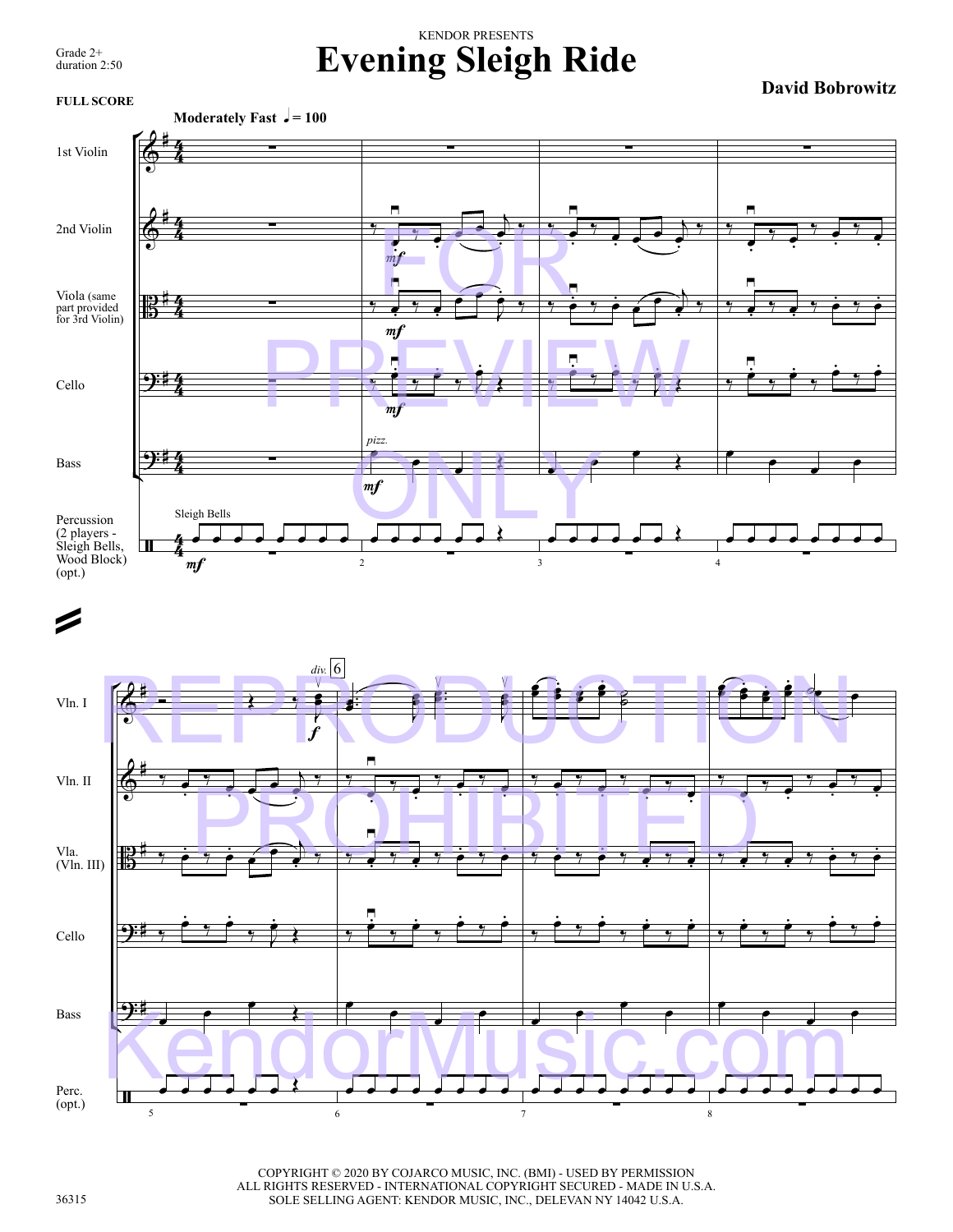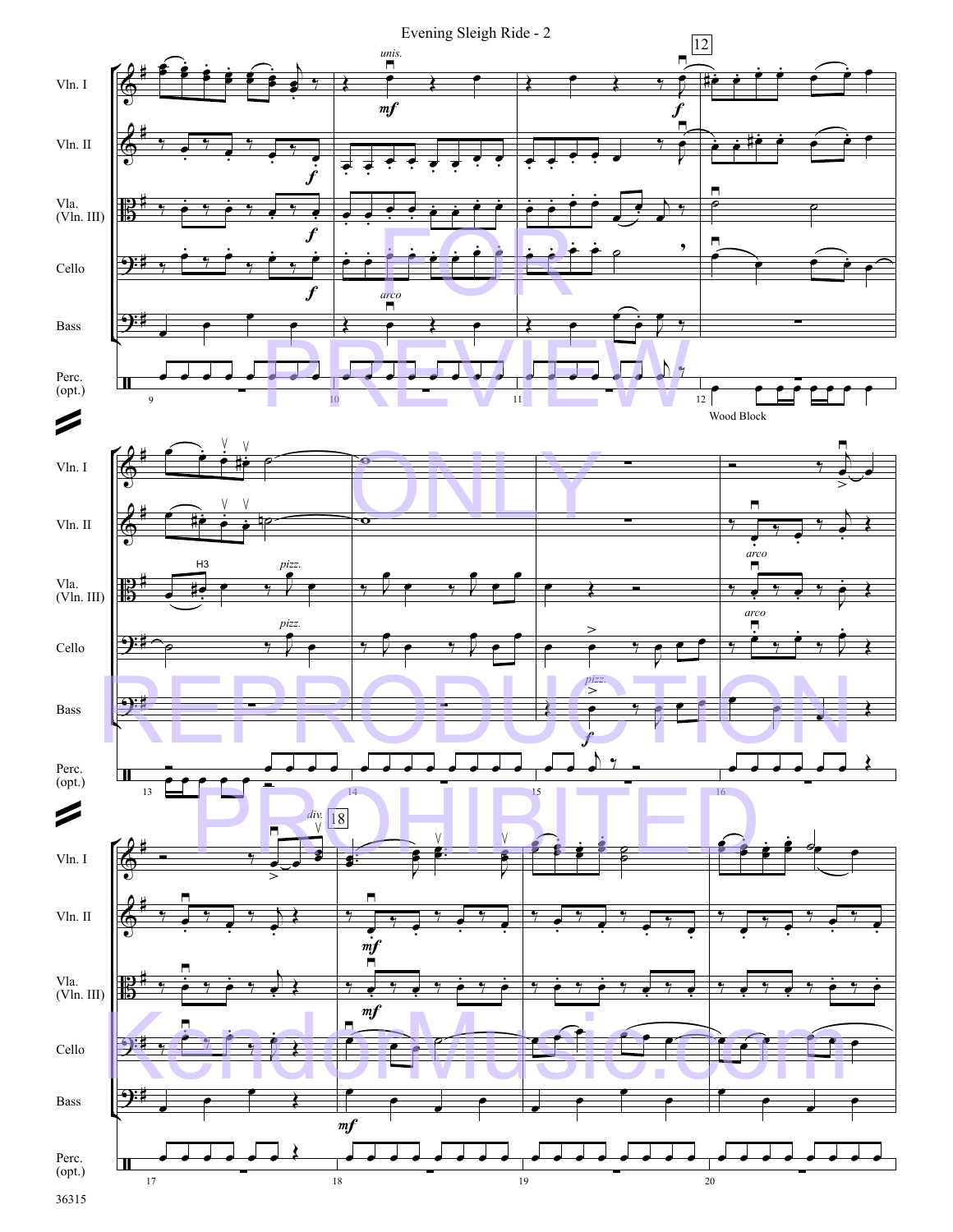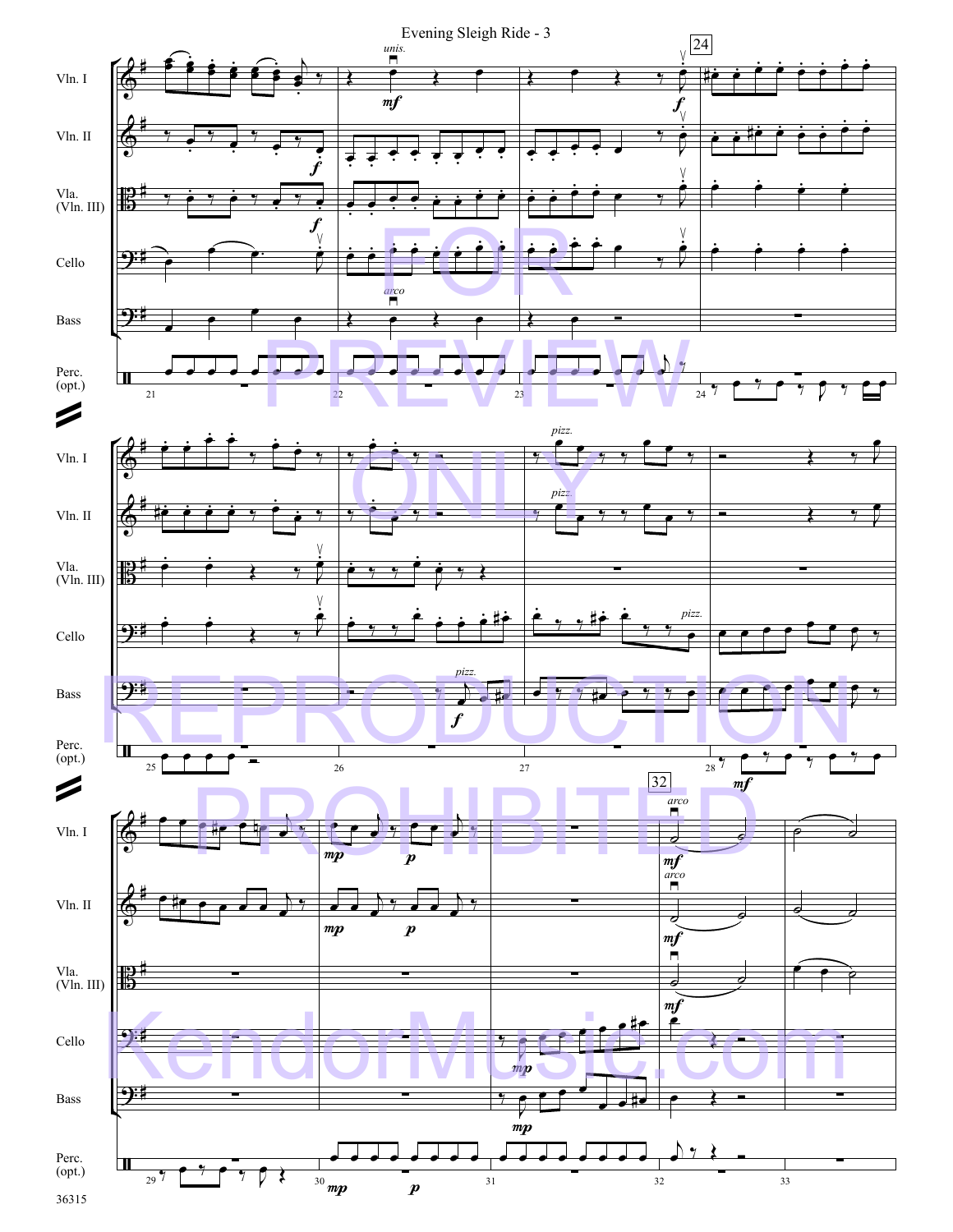Evening Sleigh Ride - 4



36315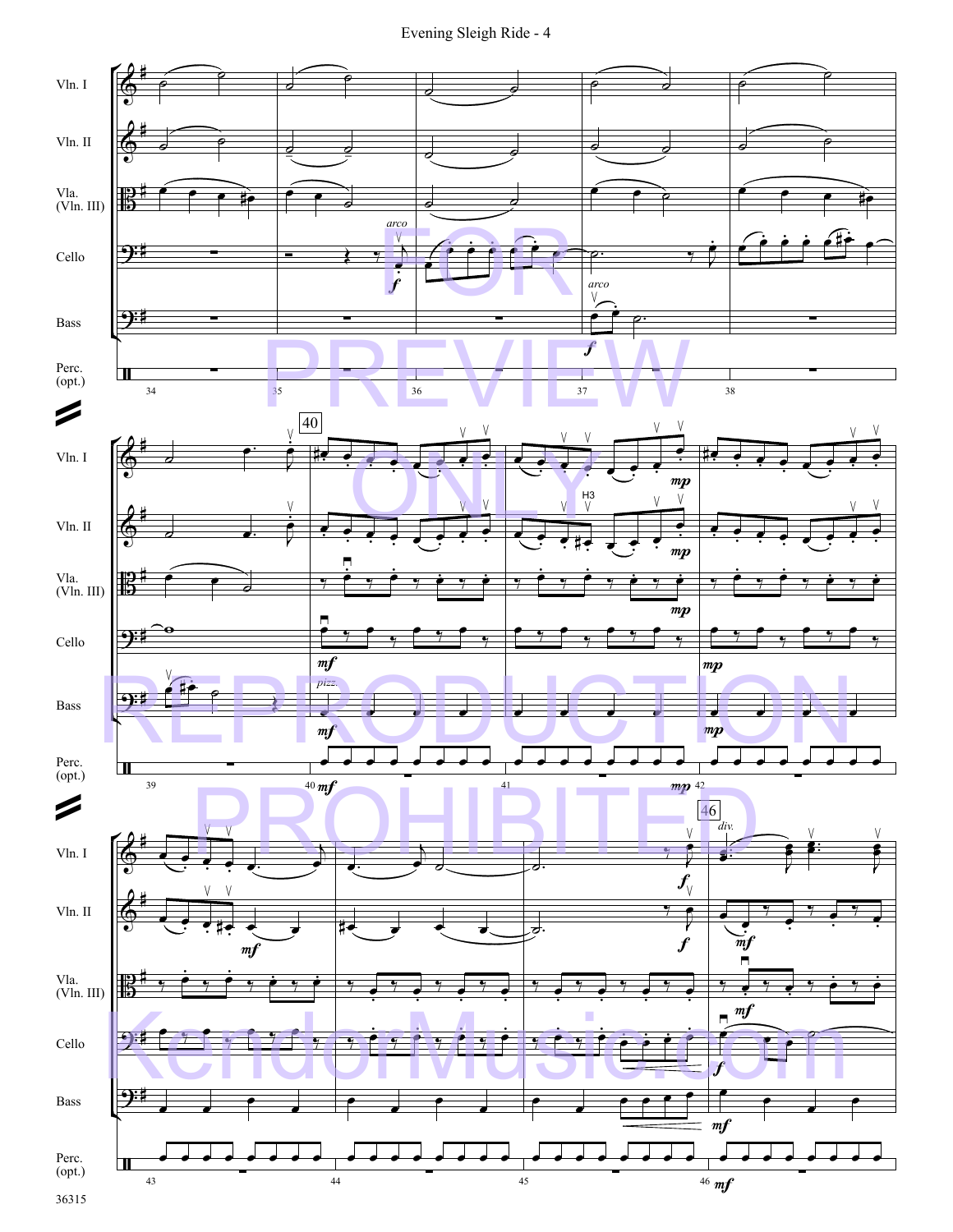Evening Sleigh Ride - 5



36315